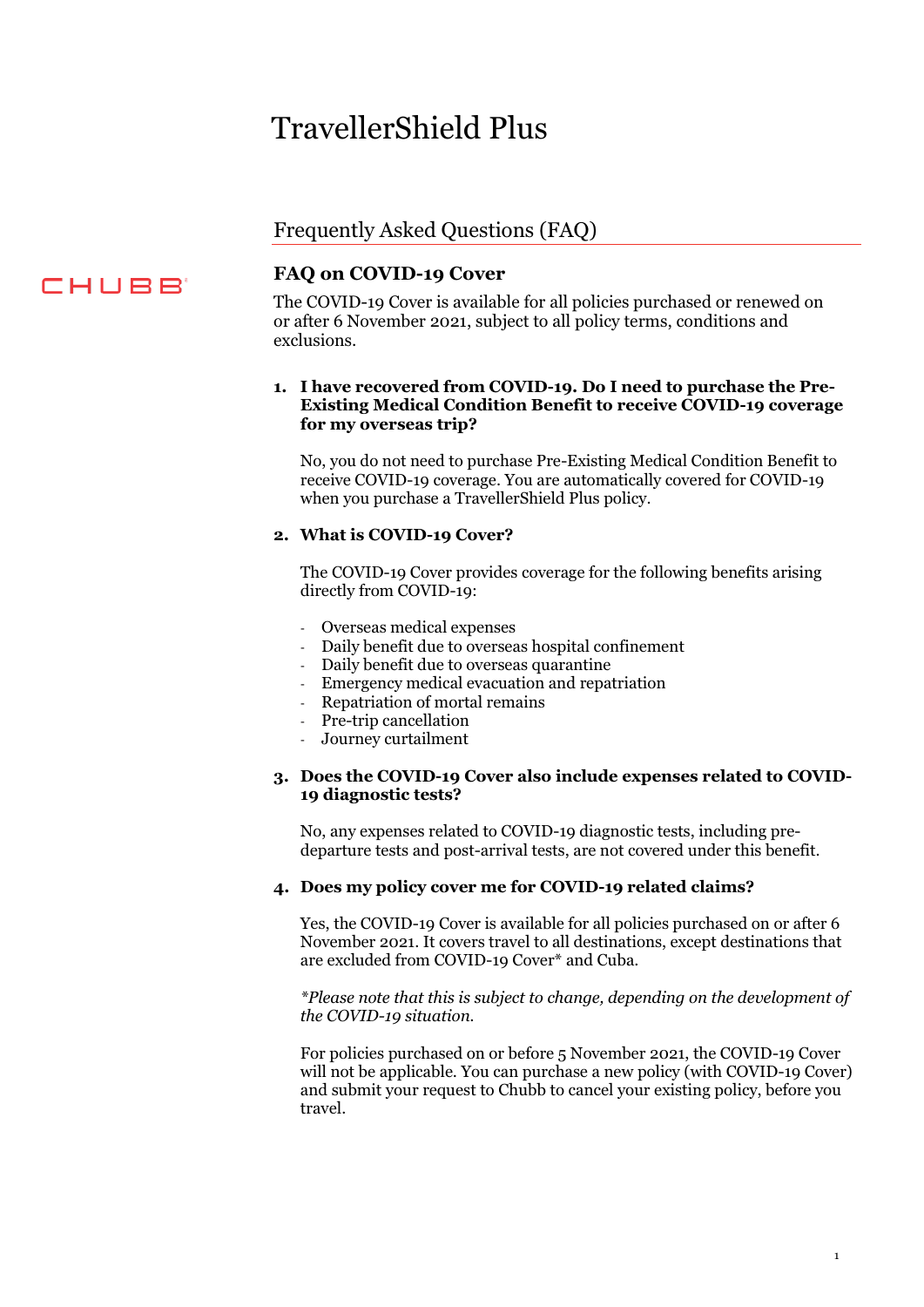#### **5. How can I find out whether my destination is excluded from COVID-19 Cover?**

COVID-19 Cover is applicable as long as the destination(s) you are travelling to or transiting in is: a) a covered destination at the time of your purchase of the policy (for Single Trip Plans); or b) booked prior to any Chubb's announcement on exclusion (for Annual Multi-Trip Plans).

In the event your travel destination(s) is/are no longer excluded on your day of arrival, the COVID-19 Cover will be reinstated.

You may contact Chubb's Customer Service Hotline prior to your departure at +65 6398 8797 (Mondays to Fridays, 9.00am - 5.00pm, excluding Public Holidays) or emai[l dbscs.sg@chubb.com,](mailto:dbscs.sg@chubb.com) to check if your destination(s) is/are included for COVID-19 Cover.

#### **6. Can I make a claim if my trip is cancelled due to changes to the Vaccinated Travel Lane (VTL) scheme or Air Travel Bubble arrangement?**

No, you will not be able to make a claim for journey cancellation as changes in regulations or orders given by the government or relevant authorities of any destination or group of destinations on border closures of a destination is not within scope of coverage under the policy.

#### **7. I am currently serving a Quarantine Order (QO) as I was in close contact with a person who has contracted COVID-19. Can I submit a claim for trip cancellation?**

Yes, you will be covered if you are serving a mandatory QO or Stay-Home Notice issued by the government, which resulted in you missing the scheduled departure date.

#### **8. I am overseas and have been ordered by the authorities to self-isolate due to close contact with a COVID-19 positive person and have been subsequently diagnosed with COVID-19. Is there any benefit that I can claim?**

Upon positive diagnosis of COVID-19, you are entitled to make a claim under the Overseas Medical Expenses due to COVID-19 benefit. However, you are not eligible to submit a claim for expenses incurred due to selfisolation. You are only entitled to claim for Overseas Quarantine Benefit due to COVID-19 if you are ordered to be quarantined at a facility approved or managed by the authorities.

#### **9. I am overseas and have been ordered by the authorities to self-isolate in my hotel due to a positive diagnosis of COVID-19. Is there any benefit that I can claim?**

Yes, you are entitled to make a claim under the Overseas Quarantine Benefit due to COVID-19 if:

- you are diagnosed with COVID-19;
- there is no designated quarantine facility for COVID-19 patients at the overseas destination; and
- you are ordered by the authorities of the overseas destination to quarantine in a hotel.

#### **10.Will I be covered if I am diagnosed with COVID-19 upon returning to Singapore?**

No, the COVID-19 Cover will cease upon your return to Singapore.

## **FAQ on TravellerShield Plus**

#### **11. Who can buy TravellerShield Plus?**

Customers (including foreigners) aged 18 years old and above who are Singapore residents.

#### **12. Who is considered a Singapore Resident?**

Singapore Resident means a Singapore citizen, Singapore Permanent Resident, or foreigner holding a valid Work Permit, Employment Pass, Dependant's Pass, Long-Term Visit Pass or Student Pass issued by the authorities in Singapore.

<sup>© 2022</sup> Chubb. Coverages underwritten by one or more subsidiary companies. Not all coverages available in all jurisdictions. Chubb® and its respective logos, and Chubb. Insured.TM are protected trademarks of Chubb. 2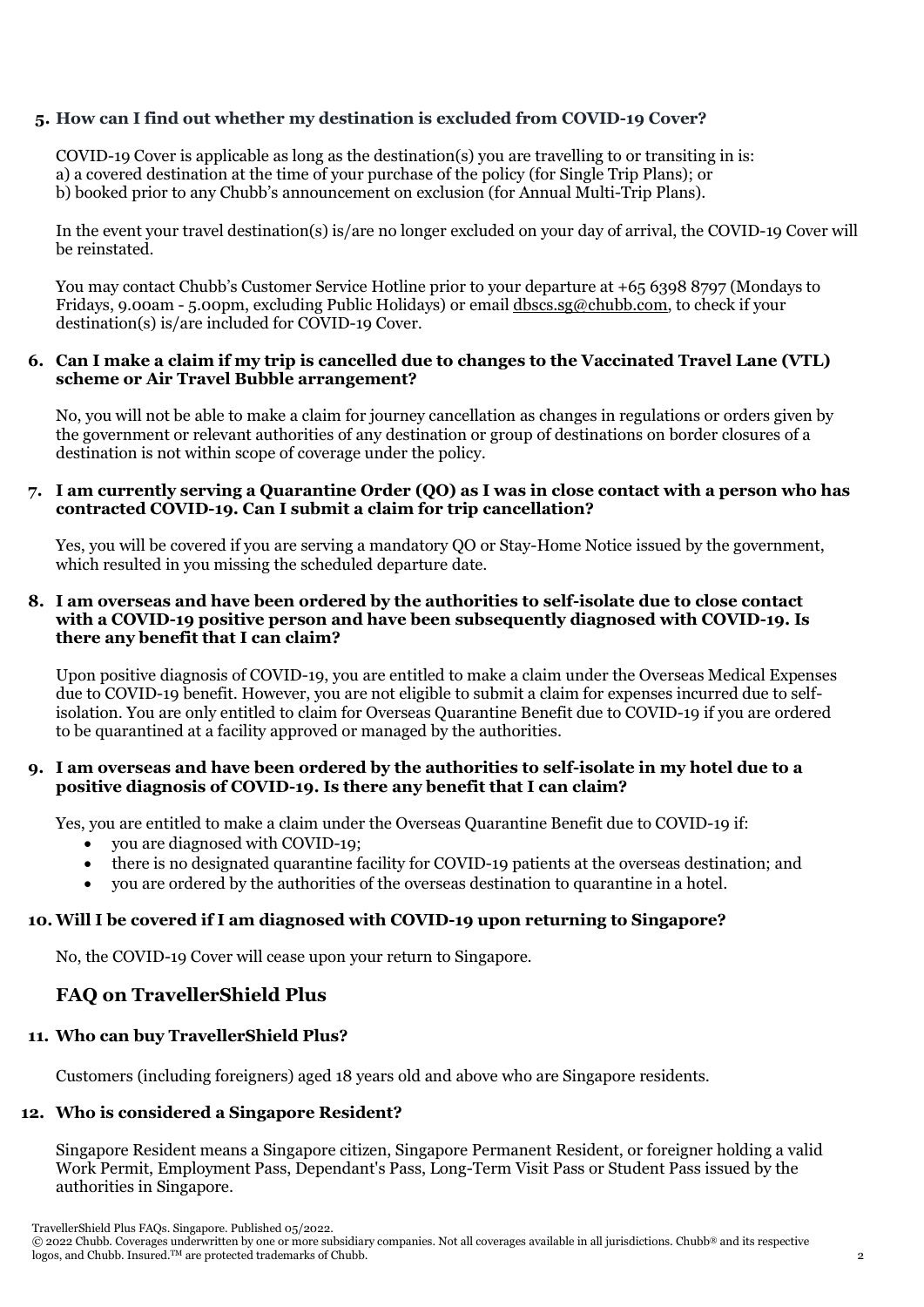#### **13. What is a Single Trip Policy?**

A Single Trip Policy means a policy issued for the selected plan where you can only make a single journey to the selected region of travel during the period of insurance. The period of insurance must not exceed 180 consecutive days.

#### **14. What is an Annual Multi-Trip Policy?**

An Annual Multi-Trip Policy allows you to make unlimited number of journeys to the selected region of travel during the period of insurance, provided each trip does not exceed 90 consecutive days from the departure date.

#### **15. What is a Family Plan?**

A Single Trip Family Plan provides cover for you, your partner and any number of you and/or your partner's child(ren), grandchild(ren), niece(s), nephew(s) or cousin(s) who is/are a Singapore resident aged between 1 month old and below 18 years old, or up to 23 years old whilst they are full-time students at an accredited institution of higher learning on the commencement of any journey.

For an Annual Multi-Trip Family Plan, it provides cover for you, your partner and any number of your child(ren). The insured persons under the Annual Multi-Trip Family Plan are not required to travel together on a journey. However, child(ren) who is/are below 12 years old must be accompanied by at least one adult for any journey made during the period of insurance.

#### **16. Who is considered a Partner?**

Partner means your spouse, de-facto partner with whom you have been living permanently with, for at least 3 months or more, prior to the effective date of your policy.

#### **17. What is a Couple Plan?**

A Single Trip Couple Plan provides cover for you and your partner who are travelling together on the same journey.

#### **18. Who is/are considered a Child/Children?**

Child(ren) means your unmarried dependent child(ren) including step or legally adopted child(ren) who is/are at least 1 month old and below 18 years old.

#### **19. Can I purchase a Single Trip Policy for my child only?**

Yes, you may purchase a Single Trip Policy for your child if he/she is above 1 month old and below 18 years old at the commencement of any journey.

If your child is under 12 years old, he/she must be accompanied by an adult for any journey made during the period of insurance.

The benefits payable under the policy will be subject to the limit for child insured person.

#### **20. How do I select the region if I am travelling to more than one destination?**

Simply select up to five destinations you will visit except Cuba on the TravellerShield Plus online application form.

For example, if you are travelling to Bangkok, Hong Kong SAR and USA, just select all 3 destinations in the 'Destination' option. The website will detect USA as the farthest destination and premium quoted for Region 4 will be shown instantly.

<sup>© 2022</sup> Chubb. Coverages underwritten by one or more subsidiary companies. Not all coverages available in all jurisdictions. Chubb® and its respective logos, and Chubb. Insured.<sup>TM</sup> are protected trademarks of Chubb. 33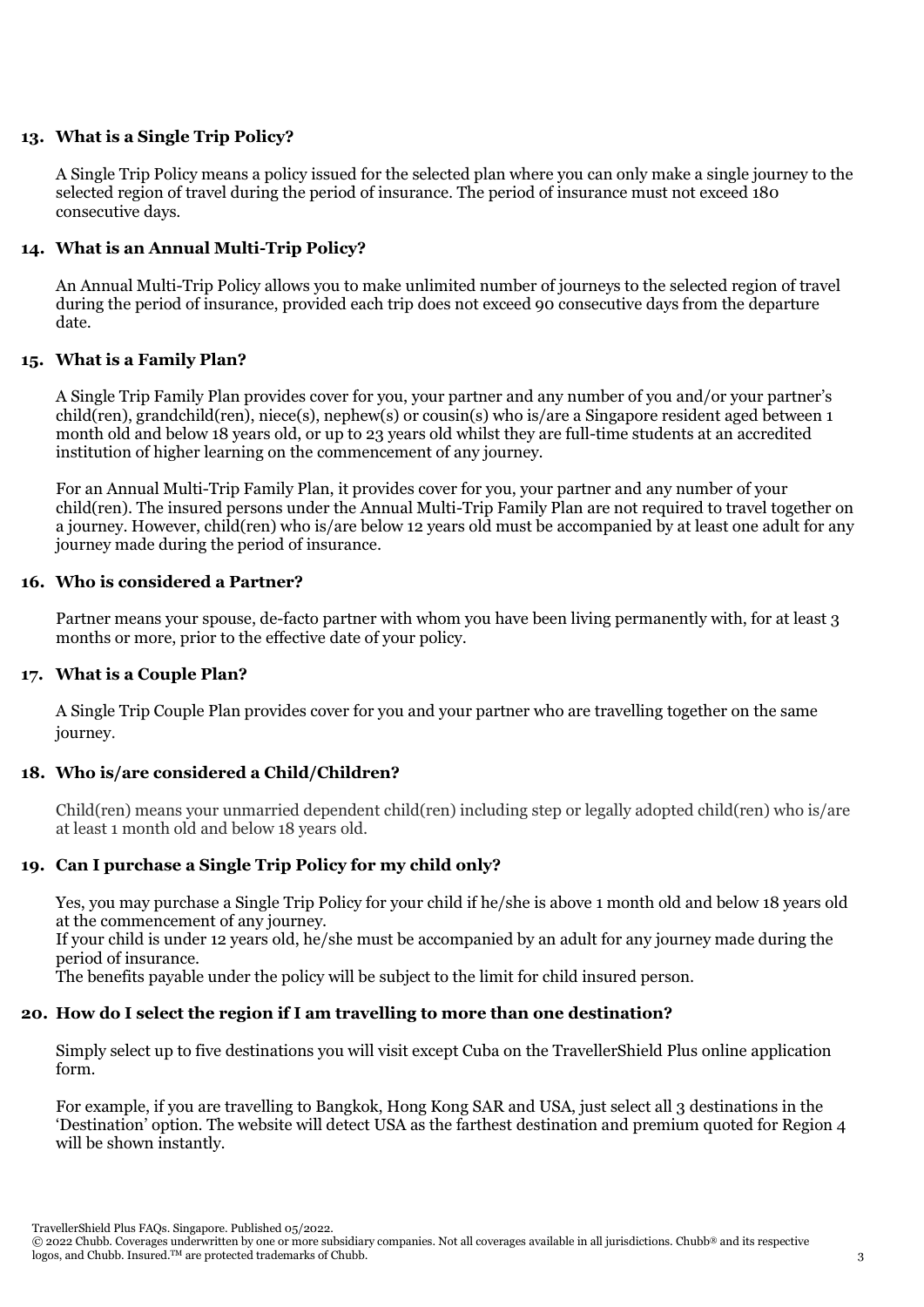Region 1: Brunei, Cambodia, Indonesia, Laos, Malaysia, Myanmar, Philippines, Thailand, Vietnam and Cruise to nowhere.

Region 2: China, Hong Kong SAR, Macao SAR, Taiwan, South Korea, Australia, New Zealand, Japan, India, Sri Lanka, Mongolia, Timor-Leste and including Region 1.

Region 3: Worldwide including Nepal, North Korea, Tibet, Region 1 and 2 but excluding Cuba, USA and Canada.

Region 4: Worldwide excluding Cuba.

#### **21. Does TravellerShield Plus cover me on a cruise to nowhere?**

Yes, TravellerShield Plus covers you on your cruise to nowhere. To apply for a single trip travel insurance policy, select "Cruise to nowhere" in the "Destination" field of your application.

#### **22. When can I apply for TravellerShield Plus?**

You can apply for TravellerShield Plus as long as your departure date is within 180 days from the date of application.

#### **23. I am above 70 years old. Can I purchase TravellerShield Plus?**

Yes, however, you are only eligible for the Single Trip Policy. For an insured person aged 70 years old and above, there are specified sum insured amounts on certain benefits.

Please refer to the policy wording for details of coverage.

#### **24. When does the cover commence and end for each trip?**

Cover starts from the time you leave your place of residence in Singapore to go directly to the departure point or three hours before the scheduled departure time of the carrier in which you have arranged to travel, whichever is later. Cover shall end at the time you return to your place of residence in Singapore, three hours after the scheduled arrival time of the carrier in which you travel or the date on which the policy is terminated, whichever is earlier.

#### **25. Are leisure adventurous activities such as winter sports, snorkelling and hot air ballooning covered under TravellerShield Plus?**

Yes, TravellerShield Plus Premier and Platinum Plans cover leisure adventurous activities such as bungee jumping, sky diving, paragliding, helicopter rides for sightseeing, hot air ballooning, jet skiing, mountaineering at mountains below the height of 3,000 metres above sea level, skiing or snowboarding within official approved areas of a ski resort, canoeing or white water rafting with a qualified guide and below Grade 4 (of International Scale of River Difficulty), and underwater activities involving artificial breathing apparatus for diving (up to a maximum depth of 30 metres with a qualified diving instructor or a qualified divemaster and with recognised diving certification). These activities must be done for leisure purposes and with a licensed operator.

#### **26. Will there be any refund of premium if I cancel my policy?**

For a Single Trip Policy, there will not be any refund of the premium once the Certificate of Insurance is issued.

For an Annual Multi-Trip Policy, you may cancel this policy at any time by giving notice to Chubb, provided no claim has arisen during the period of insurance. In the event of such cancellation, Chubb will apply a short rate refund.

Please refer to the policy wording for details of refund.

<sup>© 2022</sup> Chubb. Coverages underwritten by one or more subsidiary companies. Not all coverages available in all jurisdictions. Chubb® and its respective logos, and Chubb. Insured.TM are protected trademarks of Chubb. 4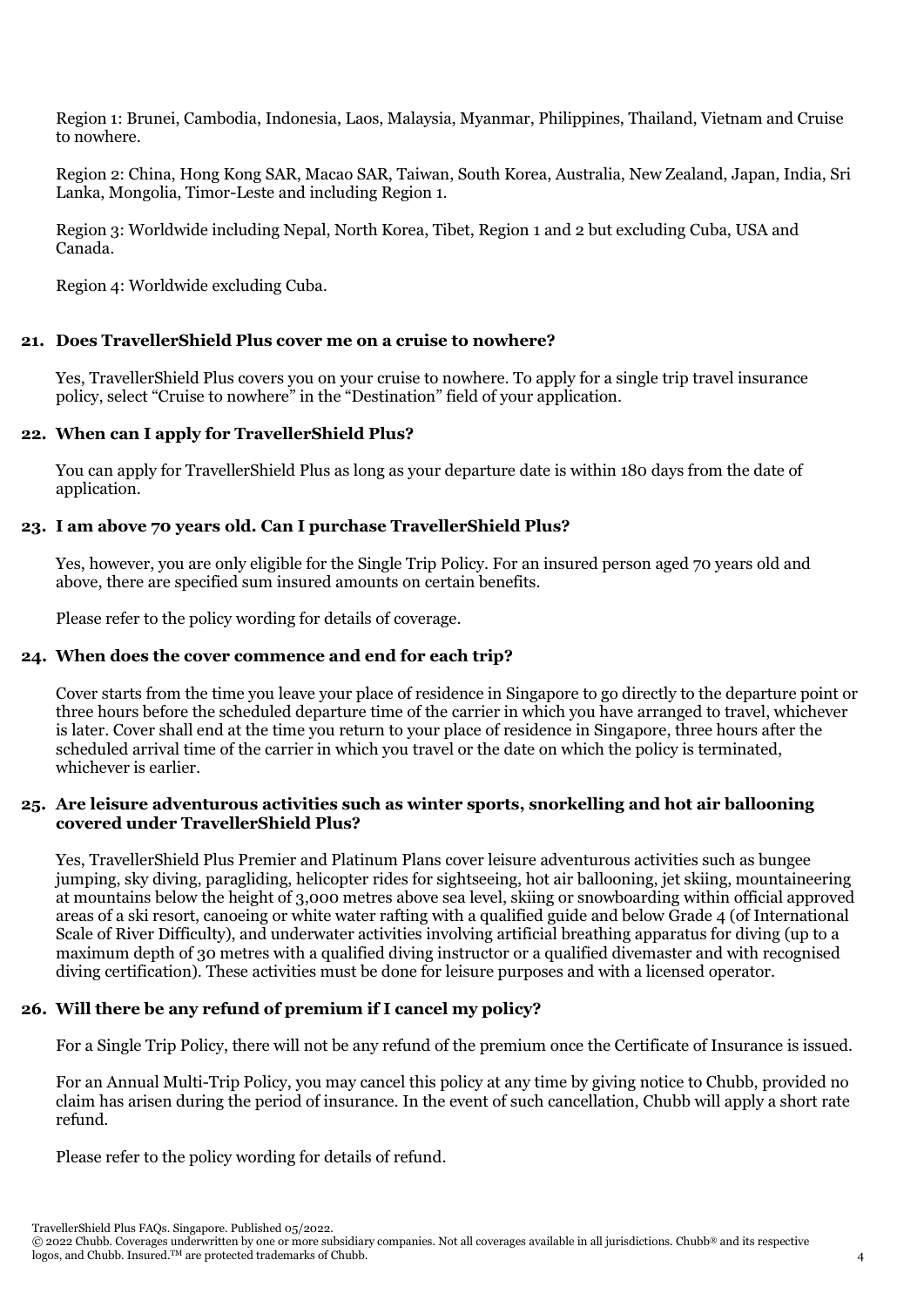#### **27. Can I buy TravellerShield Plus if I have pre-existing medical or physical conditions?**

Yes, you can still buy TravellerShield Plus. To be covered for your pre-existing condition(s), you will need to select the Pre-Existing Medical Condition Benefit add-on during application. Please note that there is an additional premium payable for this benefit. This benefit is applicable for Single Trip policies of up to 30 days duration and for customers up to the age of 75.

#### **28. What is a pre-existing medical condition?**

A pre-existing medical condition refers to any condition which you are reasonably aware of and have received medical treatment, diagnosis, advice or have been prescribed drugs in the last 12 months preceding the commencement of your journey.

Some common examples of pre-existing medical conditions include:

- Asthma
- Cancer
- Diabetes
- Heart conditions
- Hypertension (or high blood pressure)
- Stroke

#### **29. Is an injury considered a pre-existing medical condition?**

Yes, a bodily injury is considered a pre-existing medical condition if you are reasonably aware of and have received medical treatment, diagnosis, advice or have been prescribed drugs in the last 12 months, preceding the commencement of your journey.

#### **30. Can I purchase a Platinum Plan under the TravellerShield Plus policy and then select a Classic Plan for the add-on Pre-existing Medical Condition Benefit?**

No, the Pre-Existing Medical Condition Benefit will be added to the TravellerShield Plus policy under the same plan (Platinum).

#### **31. Do I have the flexibility to add on Pre-Existing Medical Condition Benefit for any of my travel companions?**

Yes, you can add on the Pre-Existing Medical Condition Benefit for any of the insured persons at an additional premium.

#### **32. If I visit a doctor due to my pre-existing medical condition after I return to Singapore, will the add-on Pre-Existing Medical Condition Benefit cover my incurred medical expenses?**

No. This benefit does not provide cover for medical expenses (arising from a pre-existing medical condition) incurred in Singapore. It only provides coverage if the medical expenses were incurred overseas, during your trip.

#### **33. I have an existing TravellerShield Plus policy. Can I still add on the Pre-Existing Medical Condition Benefit to my policy?**

Yes, you can add on this benefit as long as your request is made before your trip commences. Please contact Chubb Customer Service Hotline at +65 6398 8797 (Mondays to Fridays, 9.00am - 5.00pm, excluding Public Holidays) for assistance.

#### **34. Do I need to submit any medical records to add on the Pre-Existing Medical Condition Benefit?**

No, you do not need to submit any medical records.